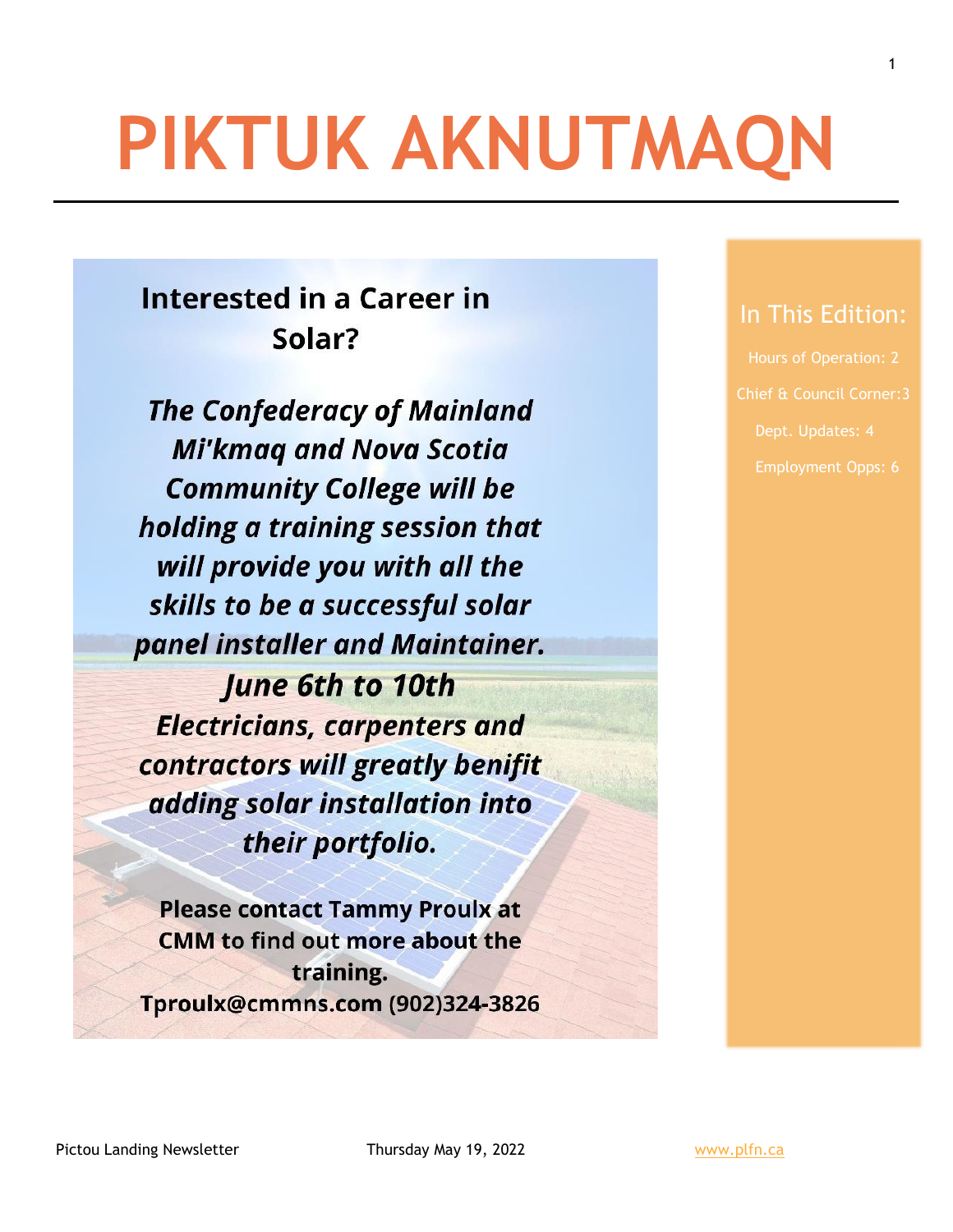

2

٦



| <b>Band Office Hours</b>                                                                              | <b>Health Centre Hours</b>                                                                              | <b>Garbage Day</b>                                                                                                           | <b>Chief &amp; Council</b><br><b>Meetings</b>                                                                                                                                                                                |
|-------------------------------------------------------------------------------------------------------|---------------------------------------------------------------------------------------------------------|------------------------------------------------------------------------------------------------------------------------------|------------------------------------------------------------------------------------------------------------------------------------------------------------------------------------------------------------------------------|
| Monday - Thursday<br>$9:00$ am - 4:00 pm<br>Friday<br>$9:00$ am - $3:00$ pm<br>Closed for lunch hour. | Monday - Thursday<br>$9:00$ am $-$ 4:00 pm<br>Friday<br>$9:00$ am - $3:00$ pm<br>Closed for lunch hour. | Collection is every<br>second Tuesday<br><b>Next Collection Date</b><br>is:<br>Tuesday May 31, 2022<br>Tuesday June 14, 2022 | The next Chief &<br>Council meeting is<br>Tuesday May 24, 2022.<br>To submit a letter or<br>request please email<br>janet@plfn.ca or<br>webmaster@plfn.ca or<br>you can drop off at<br>the front desk of the<br>Band Office. |
|                                                                                                       |                                                                                                         |                                                                                                                              |                                                                                                                                                                                                                              |
| <b>VCM Hours</b>                                                                                      | <b>Wolf Den Hours</b>                                                                                   | <b>Pictou Landing Pantry</b><br><b>Hours</b>                                                                                 | <b>Fisheries Hours</b>                                                                                                                                                                                                       |
| Monday - Friday                                                                                       | Open 7 days a week                                                                                      | Tuesday                                                                                                                      | Monday - Thursday                                                                                                                                                                                                            |
| $7:00$ am - 11:00 pm                                                                                  | 9:00 am - Midnight                                                                                      | 1:00 pm $-3:00$ pm                                                                                                           | $9:00$ am - 4:00 pm                                                                                                                                                                                                          |
| Saturday- Sunday                                                                                      |                                                                                                         | Wednesday - Thursday                                                                                                         | Friday                                                                                                                                                                                                                       |
| $9:00$ am - 11:00 pm                                                                                  |                                                                                                         | $9:00$ am - $3:00$ pm                                                                                                        | $9:00$ am - $3:00$ pm                                                                                                                                                                                                        |
|                                                                                                       |                                                                                                         | 902.759.3805                                                                                                                 | Closed for lunch hour.                                                                                                                                                                                                       |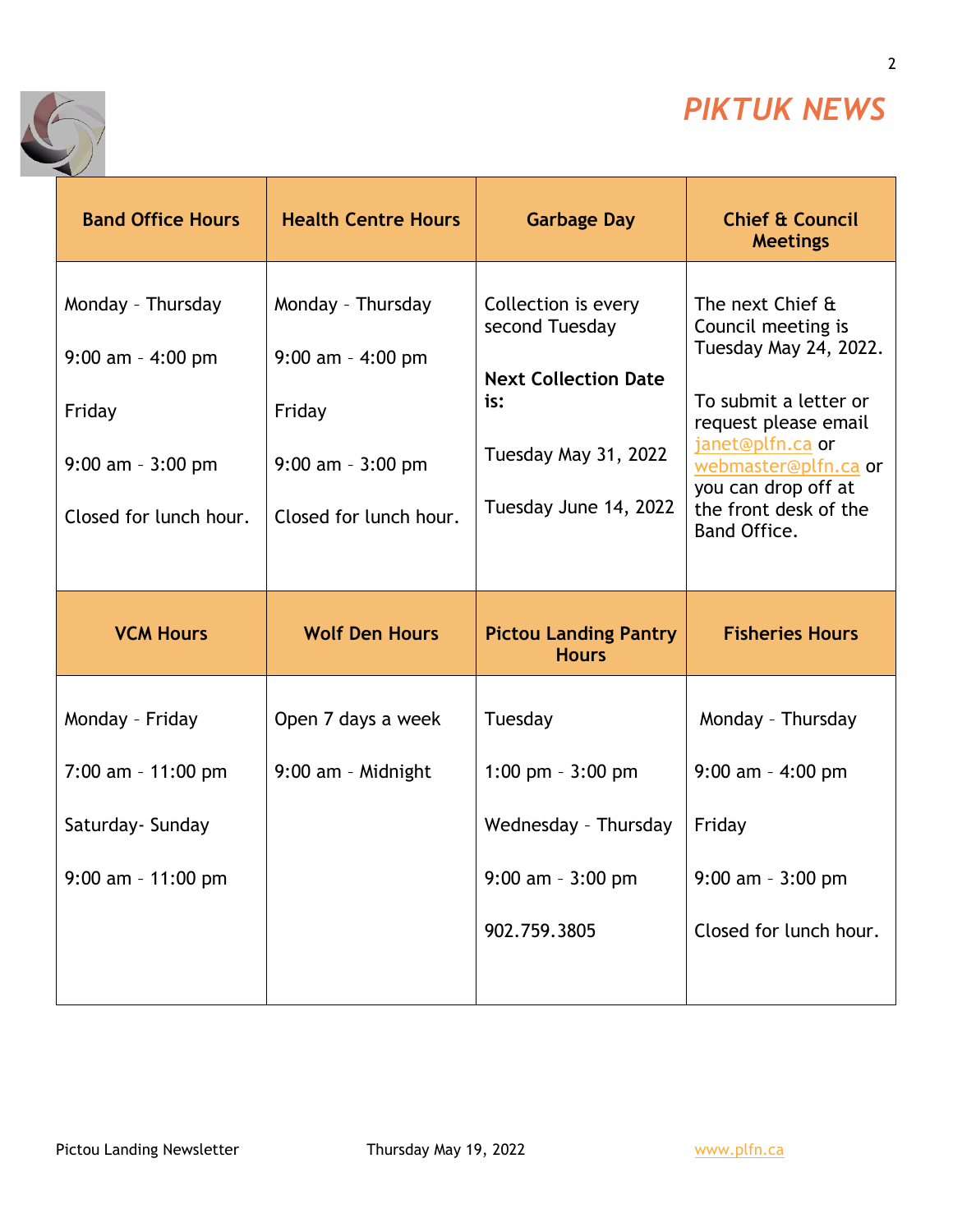## *Chief & Council Corner:*

Chief & Council meets on Tuesday May 24, 2022. To submit a letter or request please email [janet@plfn.ca](mailto:janet@plfn.ca) or [webmaster@plfn.ca](mailto:webmaster@plfn.ca) or you can drop off at the front desk of the Band Office.

Some things to Note:

The speed bumps have been installed again for the Spring and Summer months.



Pictou Landing Newsletter Thursday May 19, 2022 Www.plfn.ca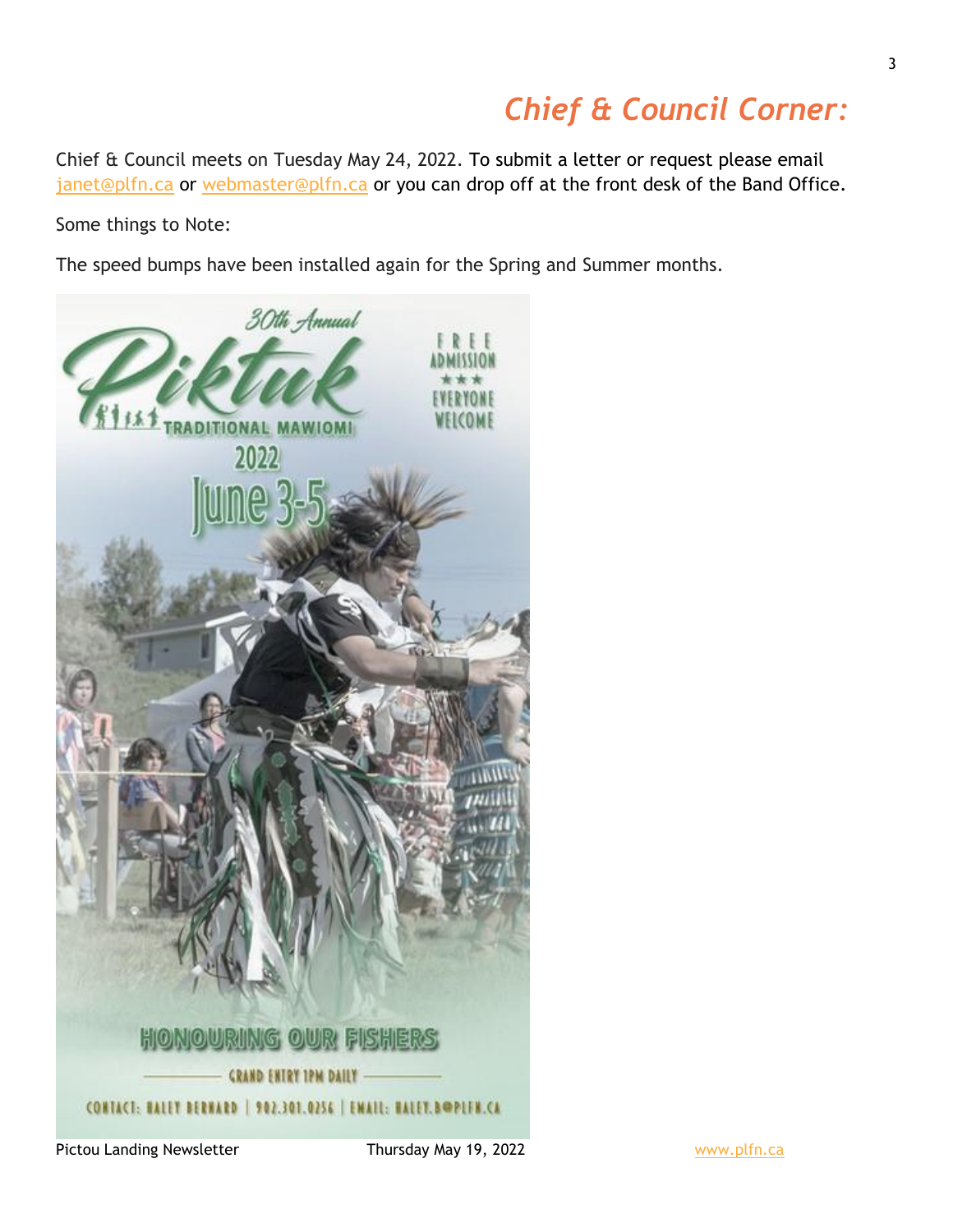

APC is very excited to share that Chief Andrea Paul and Mindy Denny will be co-presenting at APC's Cumulative Effects Conference about the Pictou Landing First Nation Well-Being Baseline Study. This study quantifies the impacts of Northern Pulp and the Boat Harbour Remediation Project on the well-being of Pictou Landing [#FirstNation](https://www.facebook.com/hashtag/firstnation?__eep__=6&__cft__%5b0%5d=AZWR88gOfq5aWl6DmfcG0VRXMDG_0O4UVyPEYiKiUtutMic_lrSocHQj2OnGvqtzsdZaNYzgNfQliweRmlAnFIacKiaQZd9R1FMo0-ty8v48_AZFAmbJXWxLwD8QZUsWuZT6CPSbLV1cHJNrWUXUeof4D-91-Nhvov4WUfkf2VGm3U88VatuJ8tlrfMNgUvB8LCM4dAEckiRhU58UNAcTnCE7anc60OXnyQpKOliOHLB0w&__tn__=*NK-y-R) community members. Chief Andrea and Mindy will shine a light on the [#cumulativeeffects](https://www.facebook.com/hashtag/cumulativeeffects?__eep__=6&__cft__%5b0%5d=AZWR88gOfq5aWl6DmfcG0VRXMDG_0O4UVyPEYiKiUtutMic_lrSocHQj2OnGvqtzsdZaNYzgNfQliweRmlAnFIacKiaQZd9R1FMo0-ty8v48_AZFAmbJXWxLwD8QZUsWuZT6CPSbLV1cHJNrWUXUeof4D-91-Nhvov4WUfkf2VGm3U88VatuJ8tlrfMNgUvB8LCM4dAEckiRhU58UNAcTnCE7anc60OXnyQpKOliOHLB0w&__tn__=*NK-y-R) of industrial activities in

Pictou Landing First Nation and how the [#community](https://www.facebook.com/hashtag/community?__eep__=6&__cft__%5b0%5d=AZWR88gOfq5aWl6DmfcG0VRXMDG_0O4UVyPEYiKiUtutMic_lrSocHQj2OnGvqtzsdZaNYzgNfQliweRmlAnFIacKiaQZd9R1FMo0-ty8v48_AZFAmbJXWxLwD8QZUsWuZT6CPSbLV1cHJNrWUXUeof4D-91-Nhvov4WUfkf2VGm3U88VatuJ8tlrfMNgUvB8LCM4dAEckiRhU58UNAcTnCE7anc60OXnyQpKOliOHLB0w&__tn__=*NK-y-R) is moving forward toward a healthier future.

The Cumulative Effects Conference will be an opportunity for communities to learn about the cumulative effects project being carried out by APC, as well as different tools and resources that are available to help Atlantic Indigenous communities address cumulative effects issues. The conference will also provide a safe space for sharing stories, knowledge, concerns and ideas related to cumulative effects issues with the opportunity for communities to provide feedback on what they would like to see come out of the project. We have an exciting lineup of speakers presenting on different tools, resources, studies and projects that can be referred to or used to inform future cumulative effects initiatives in Atlantic Indigenous communities.

#### Notice from Social Department:

Sewing classes are open to anyone and are held at the old school on Tuesday's & Wednesday's 6:00pm to 9:00 pm.

### Notice from the Health Centre:

The YMCA will be holding an Elders balance class every Tuesday morning from 11AM-noon in the Health Centre boardroom. Healthy snacks and water are provided. If you need proper footwear (sneakers) to be able to attend, you can reach out to Cynthia at (902) 616-2072.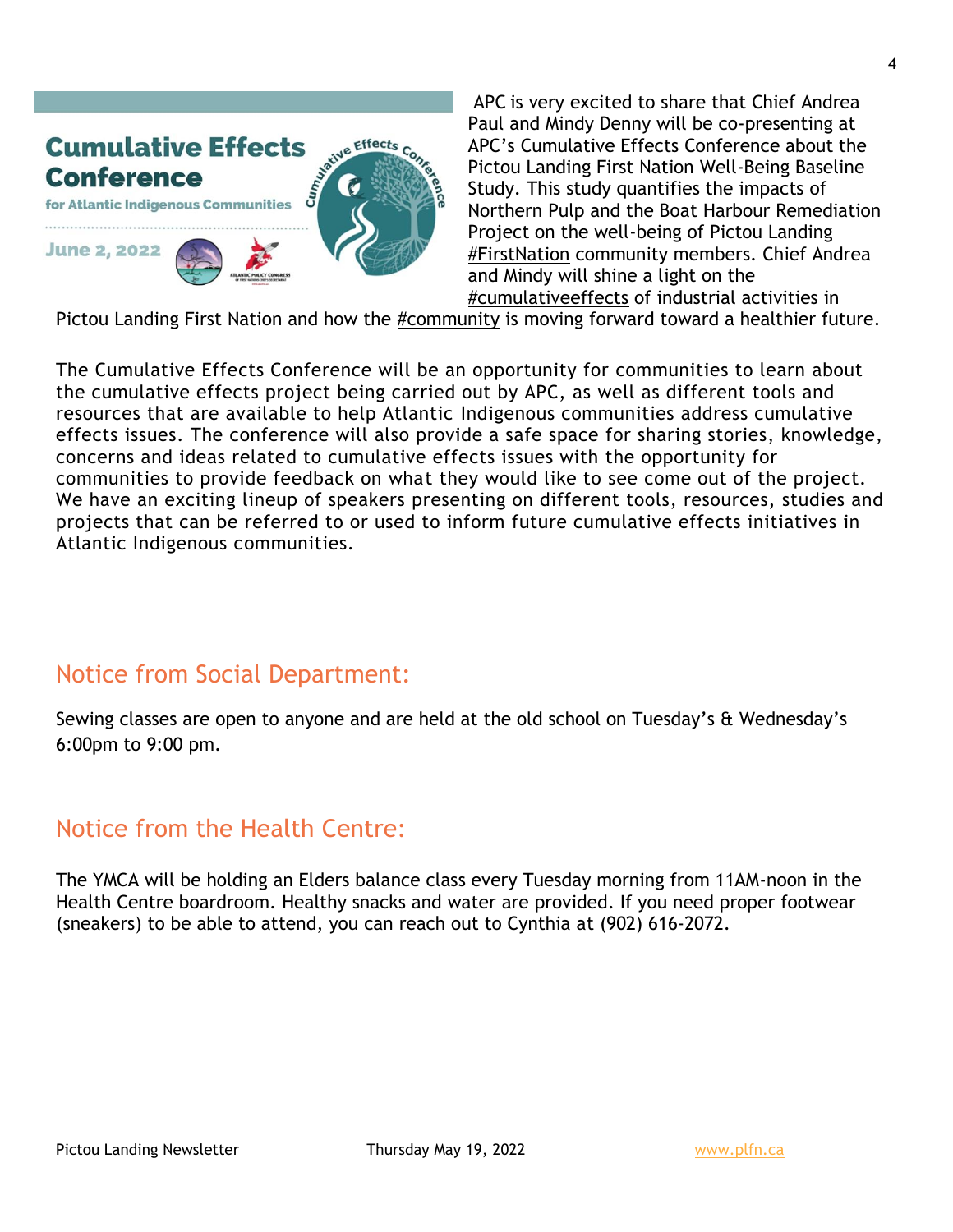## Community Notice: